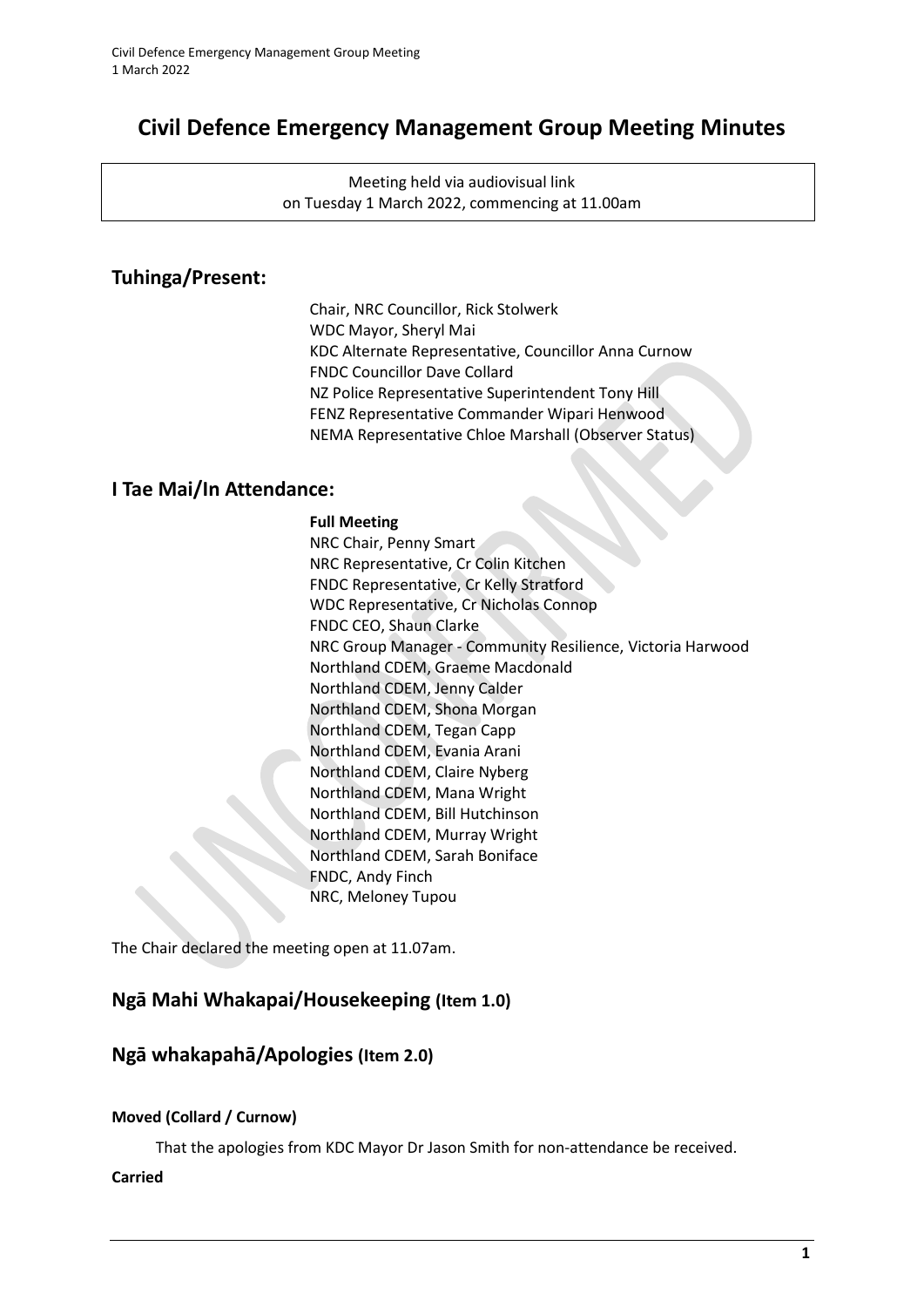Civil Defence Emergency Management Group Meeting 1 March 2022

## **Nga whakapuakanga/Declarations of Conflicts of Interest (Item 3.0)**

It was advised that members should make declarations item-by-item as the meeting progressed.

## **Confirmation of Minutes - 2021 11 10 Civil Defence Emergency Management Group Meeting Minutes Unconfirmed (Item 4.1)**

#### **Report from Laura Exton, Community Resilience Executive Assistant**

#### **Moved (Collard/Curnow)**

That the minutes of the Civil Defence Emergency Management Group meeting held on Wednesday 10 November 2021 be confirmed as a true and correct record.

**Carried**

### **Receipt of Schedule of Actions (Item 4.2)**

#### **Report from Laura Exton, Community Resilience Executive Assistant**

#### **Moved (Mai/Stolwerk)**

That the Civil Defence Emergency Management Group Schedule of Actions be reviewed and receipted.

**Carried**

### **NEMA Monthly Update (Item 5.1)**

#### **Report from Graeme MacDonald, Emergency Manager**

#### **Moved (Hill/Curnow)**

That the report 'NEMA Monthly Update' by Graeme MacDonald, Emergency Manager and dated 9 February 2022, be received.

#### **Carried**

### **Northland CDEM Group Plan - Targets and actions(Item 5.2)**

#### **Report from Graeme MacDonald, Emergency Manager**

#### **Moved (Stolwerk/Collard)**

That the report 'Northland CDEM Group Plan - Targets and actions ' by Graeme MacDonald, Emergency Manager and dated 22 February 2022, be received.

**Carried**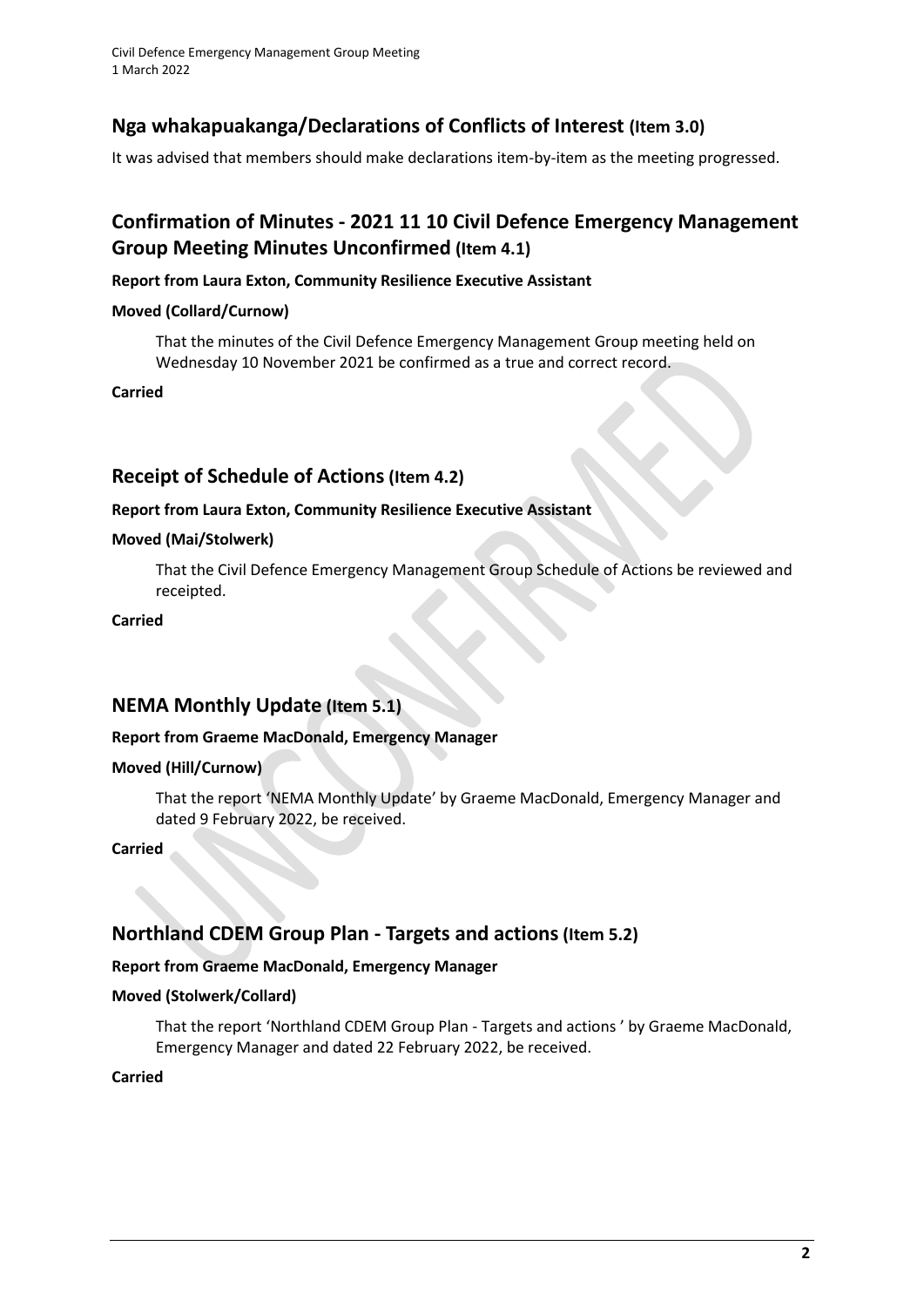## **Northland CDEM Group, CEG and Group appointments(Item 6.1)**

#### **Report from Graeme MacDonald, Emergency Manager**

#### **Moved (Mai/Stolwerk)**

That the report 'Northland CDEM Group, CEG and Group appointments ' by Graeme MacDonald, Emergency Manager and dated 22 February 2022, be received.

#### **Carried**

*Secretarial note: remove Gemma Aspden (FNDC) and Alistair Wiseman (WDC) from Local Welfare Manager position.*

### **CEG Chair's Report (Item 6.2)**

#### **Report from Victoria Harwood, Pou Tiaki Hapori - GM Community Resilience**

#### **Moved (Stolwerk/Collard)**

That the report 'CEG Chair's Report ' by Victoria Harwood, Pou Tiaki Hapori - GM Community Resilience Chairperson and dated 22 February 2022, be received.

#### **Carried**

*Secretarial note: WDC Mayor Mai raised concern for the wellbeing of the CDEM Group Office with the volume of work and emergency responses over the last couple of years, and if the Committee could provide any further support they will where possible.*

### **Northland Water Resilience (Item 6.3)**

#### **Report from Graeme MacDonald, Emergency Manager**

#### **Moved (Stolwerk/Collard)**

That the report 'Northland Water Resilience ' by Graeme MacDonald, Emergency Manager and dated 22 February 2022, be received.

#### **Carried**

## **Tsunami activity in Northland following Hunga Tonga-Hunga Haʻapai volcanic eruption (Item 6.4)**

#### **Report from Murray Soljak, Emergency Management Communications Specialist**

#### **Moved (Curnow/Mai)**

That the report 'Tsunami activity in Northland following Hunga Tonga-Hunga Haʻapai volcanic eruption' by Murray Soljak, Emergency Management Communications Specialist and dated 22 February 2022, be received.

#### **Carried**